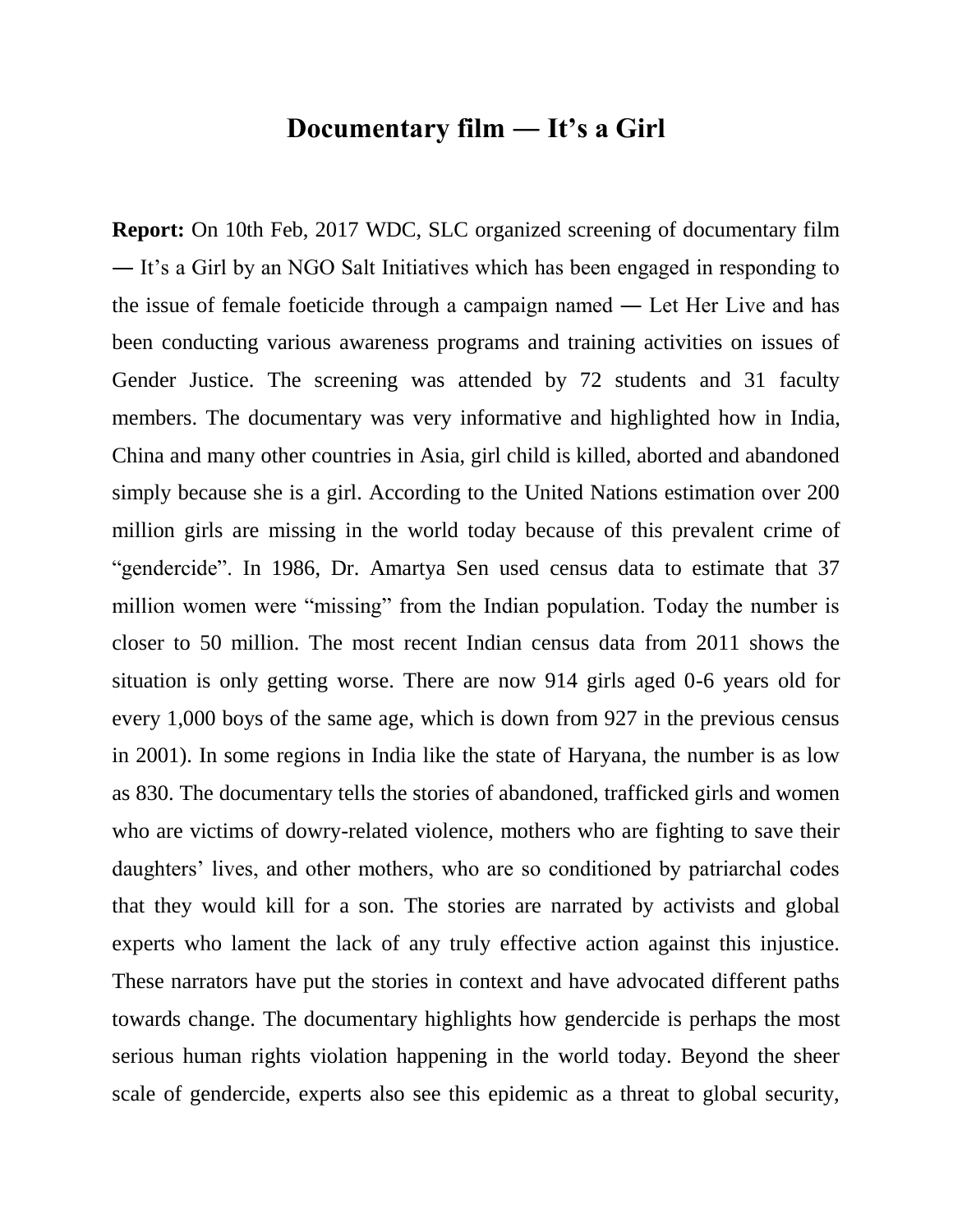with some suggesting that the decline in marriage rates may lead to a drop in consumption. In addition, historical trends indicate that an abundance of males and a shortage of females leads to a more violent and aggressive population.

The screening of the documentary was followed by an engaging discussion among student participants wherein they argued about how this scenario of gendercide can be changed. The discussion lasted almost an hour after the screening was over. The screening and the following discussion ended with a vote of thanks to the entire WDC organizing committee.